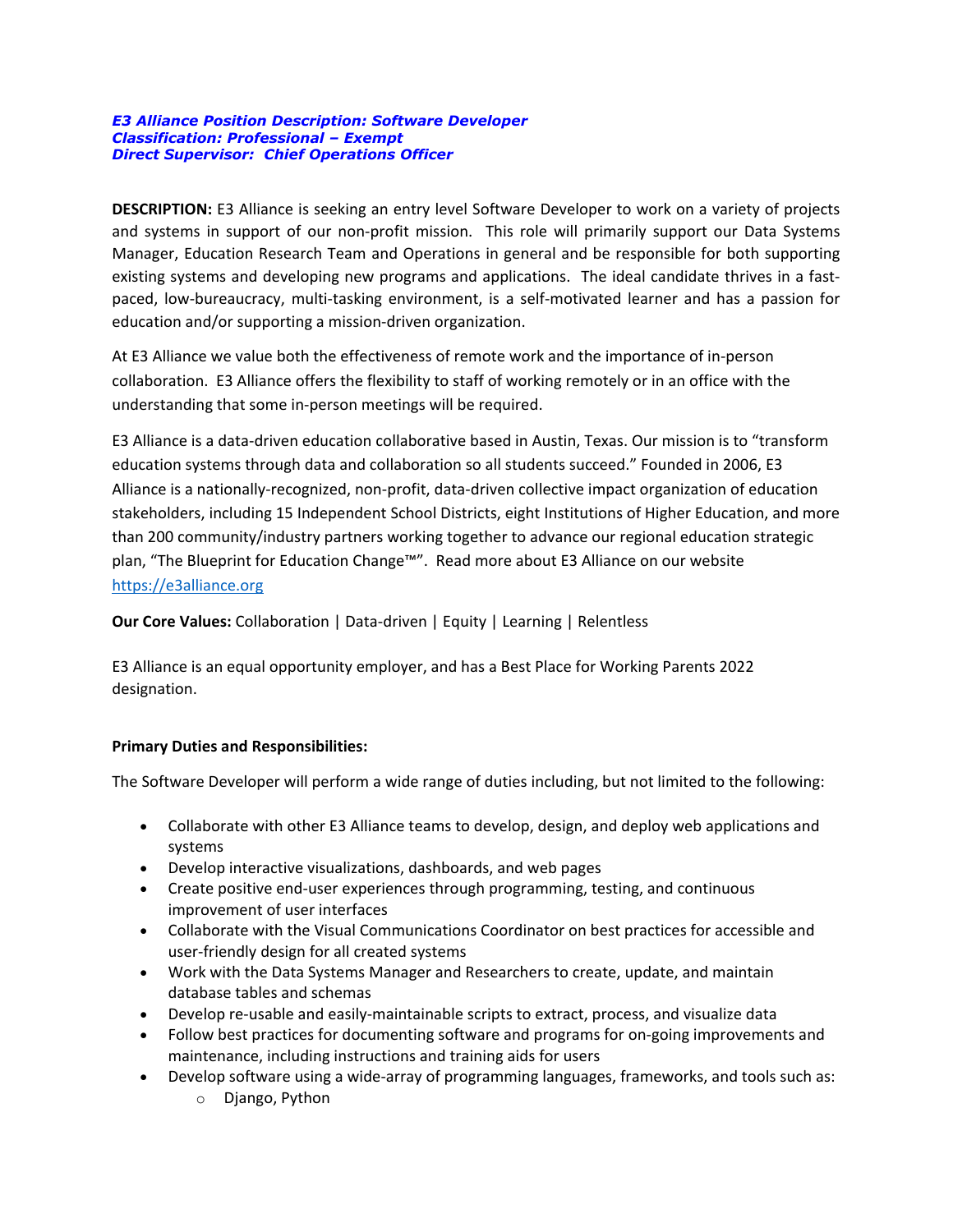- o JavaScript, D3.js, jQuery
- o HTML5, CSS3
- o PostgreSQL
- o WordPress
- Other duties as assigned

## **Minimum Qualifications:**

- Experience with Python and JavaScript is required. SQL, Django, D3, and jQuery are preferred.
- Associate's degree in Computer Science or Computer Information Technology, or Bachelor's degree in any of the following: Computer Science, Engineering, Statistics, Math or Economics or equivalent training or course work experience
- High level understanding of software development process
- Excitement and eagerness to learn new technologies
- Flexible and willing to accept a change in priorities as necessary
- Strong attention to detail
- Drive and eagerness to learn
- Strong interpersonal and communication skills
- Strong problem-solving skills
- Able to work independently and take initiative, as well as work collaboratively with a team

### **Preferred Qualifications:**

- Experience manipulating large datasets using Python/Pandas or R
- Experience building, testing, and deploying SVG based data visualizations
- Experience working with education data, specifically large education datasets
- Exposure to full stack website development

### **Also required to exhibit the following work skills:**

- Maintain an established work schedule
- Ability to multi-task in a small team environment and manage multiple projects and deadlines
- Exhibit attention to detail and ability to deliver high-quality, tested results
- Maintain the confidentiality of work-related information and materials, including interpretation of an adherence to federal FERPA and HIPPA requirements
- Ability to negotiate timelines and deliverables with internal and external partners
- Develop and maintain effective work relationships
- Meet requirements for deliverables and deadlines

### **Compensation and Benefits**

Austin Community College is a founding partner of E3 Alliance and through this partnership E3 utilizes ACC payroll, human resources, and benefits systems.

- Salary based on experience and expertise, as well as comparable pay for similar positions at other non-profit institutions. Salary Range: \$42,000 - \$55,000
- Health care and dental insurance, TRS retirement benefits, disability insurance, and other standard ACC benefits